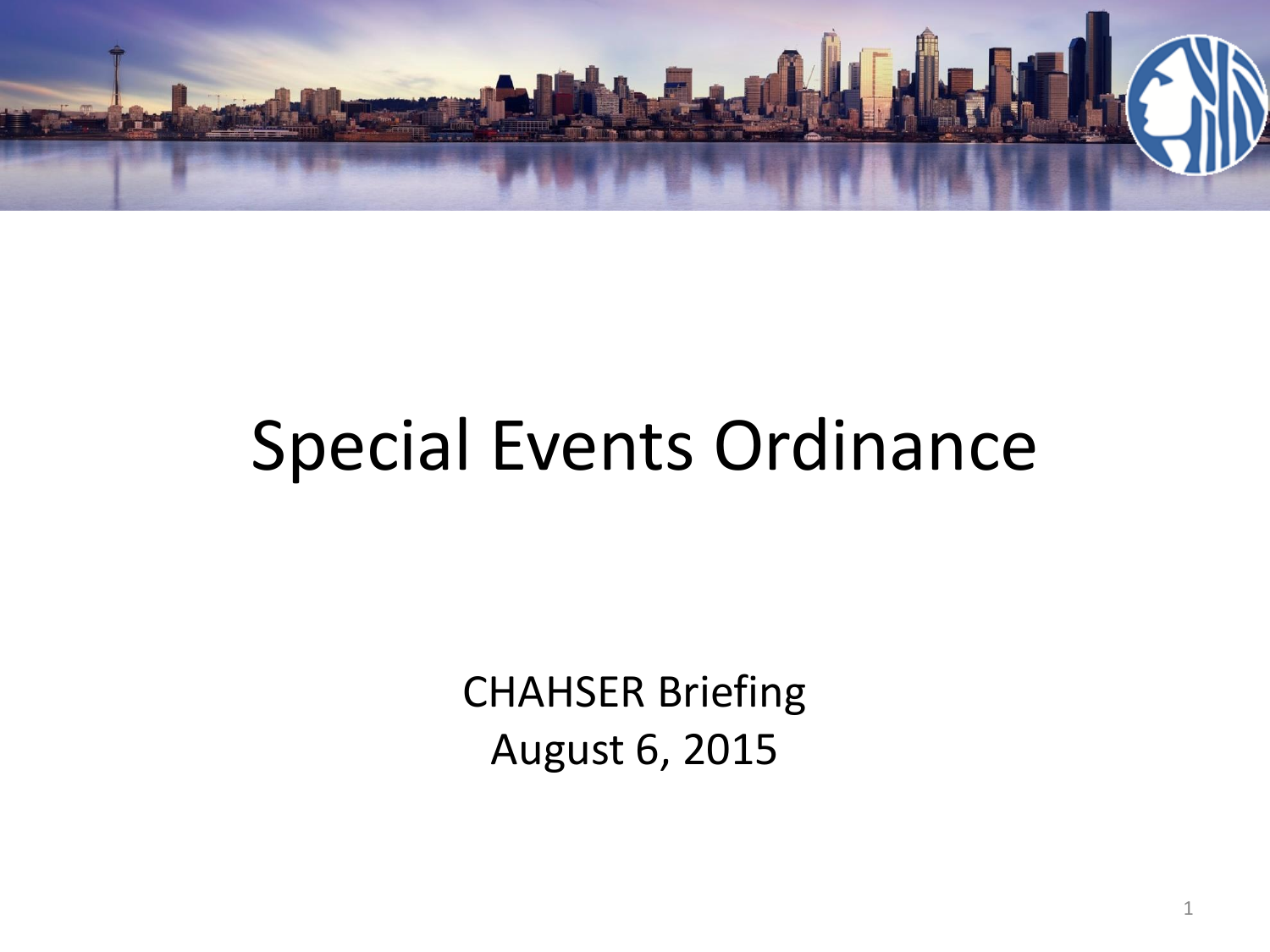

# Primary Reasons for Reform

- Substantial annual net cost to city
- Existing fee structure is arbitrary; does not reflect City's cost or resources expended
- Significant increase in number of events
- Want to improve customer service
- Want to improve interaction between organizer and SPD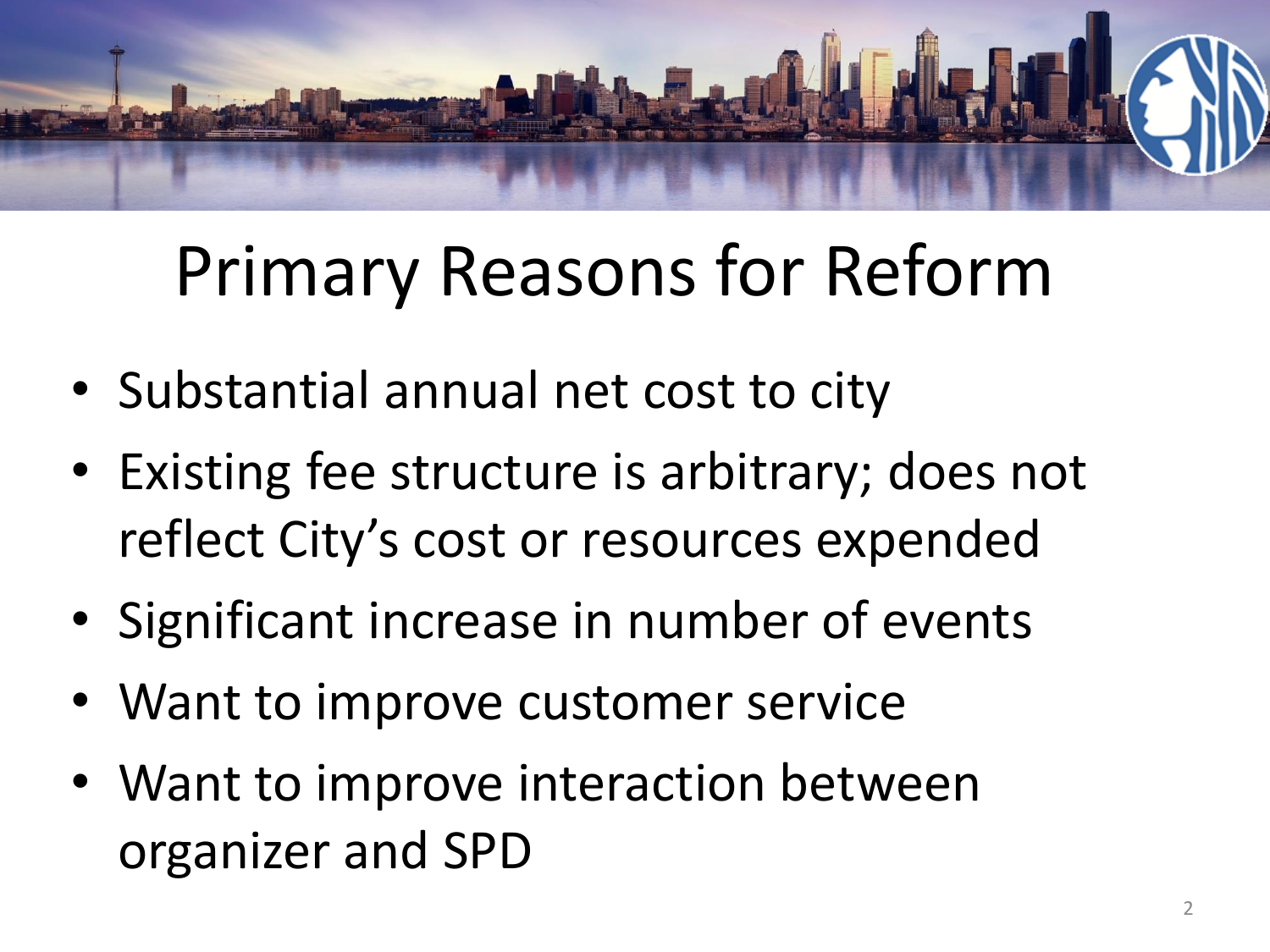

# Reform Goals

- Good government; thoughtful taxpayer expenditures; support economic development
- Fee structure:
	- **NOT** full cost recovery
	- Create a fee-for-service model
- Better partnership with major citywide events
- Integrate best practices and lessons learned from peer cities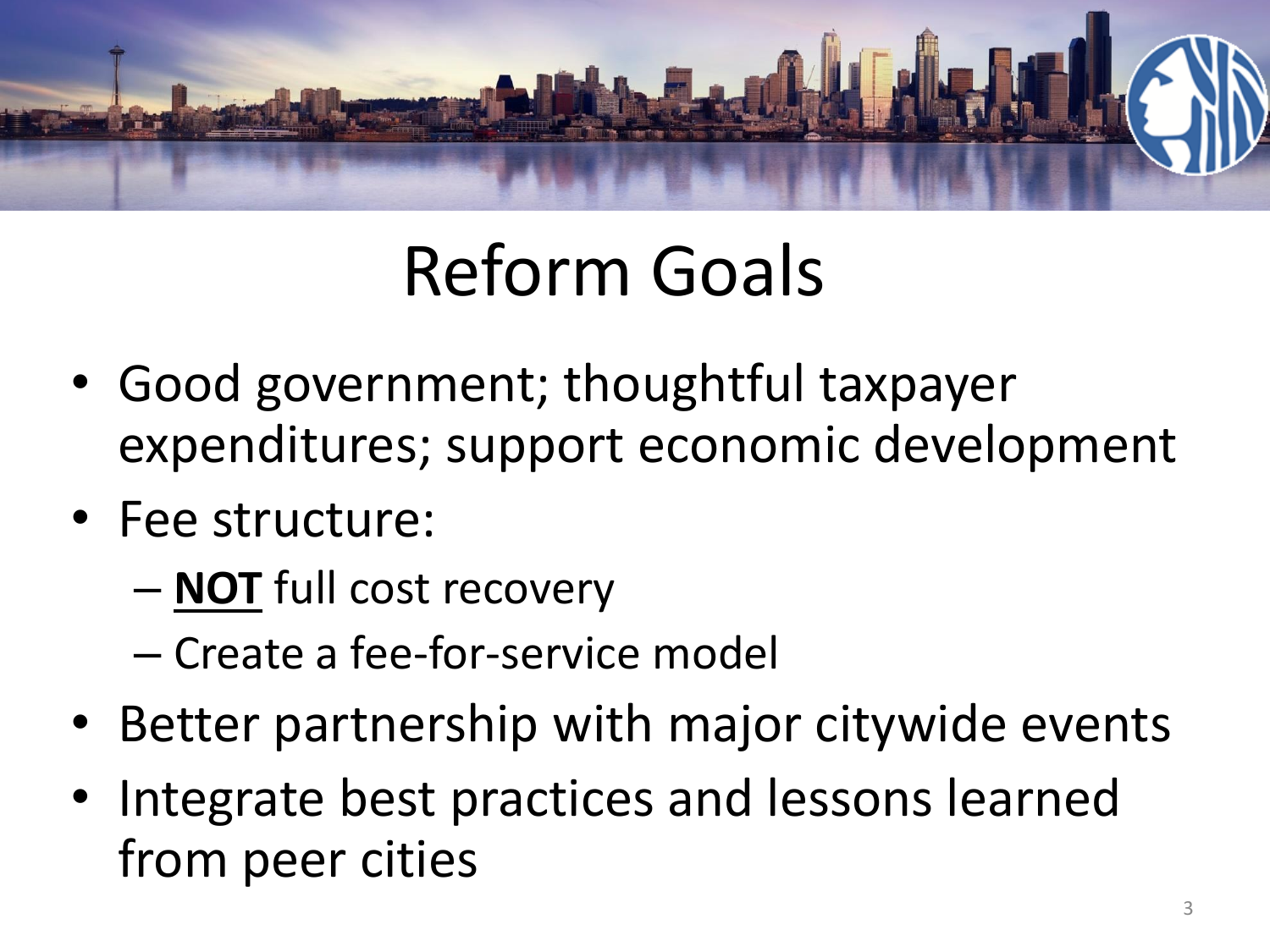

#### **Special Events: Fees vs. City's Costs**

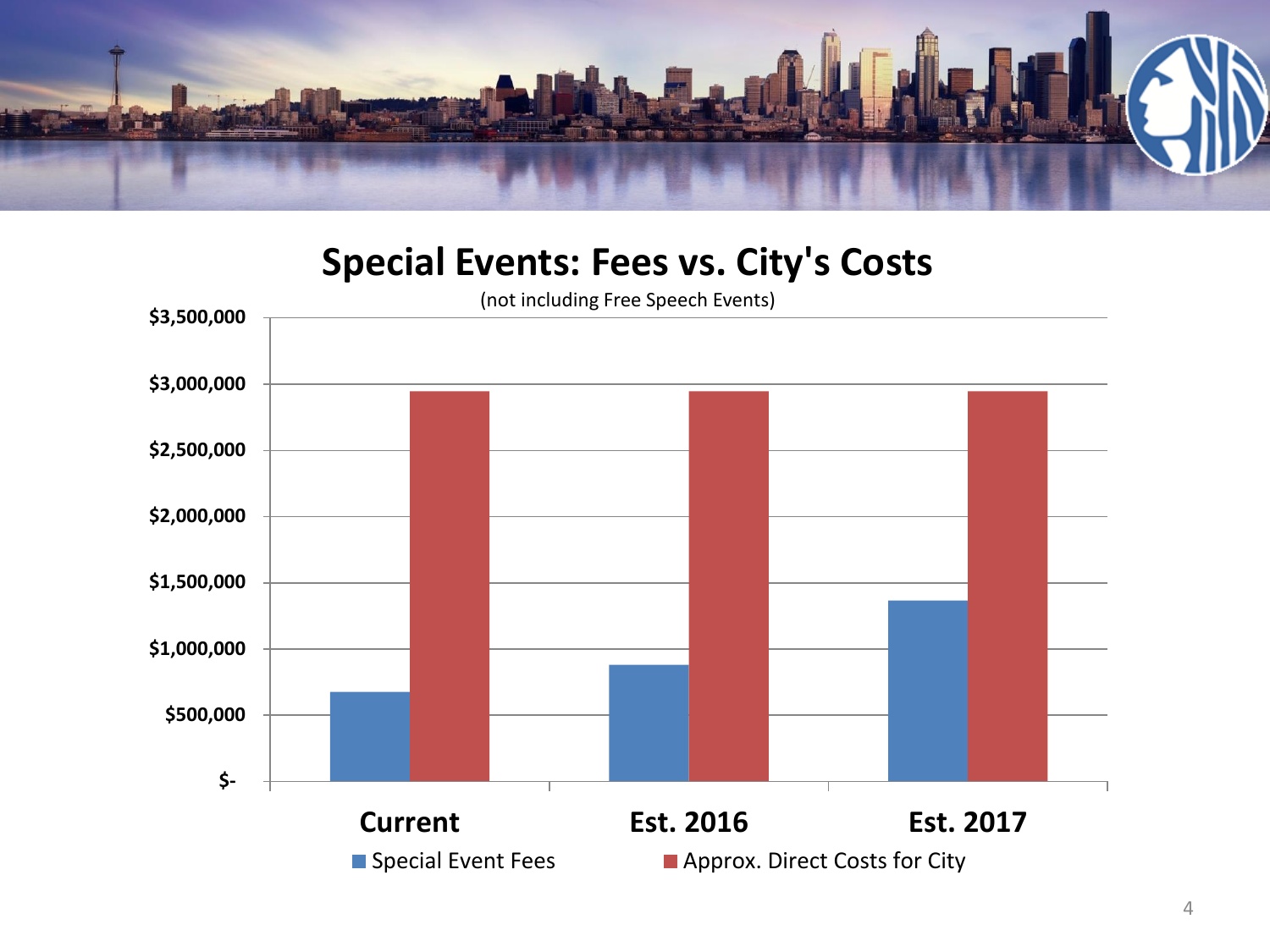

# Partner: Seattle Police Department

- Critical support and partnership
- Fee for a *portion* of police officer time
- Policy:
	- SPD continues to assign officers as needed
	- Special Events Committee makes fee decision
- Current and future related SPD reforms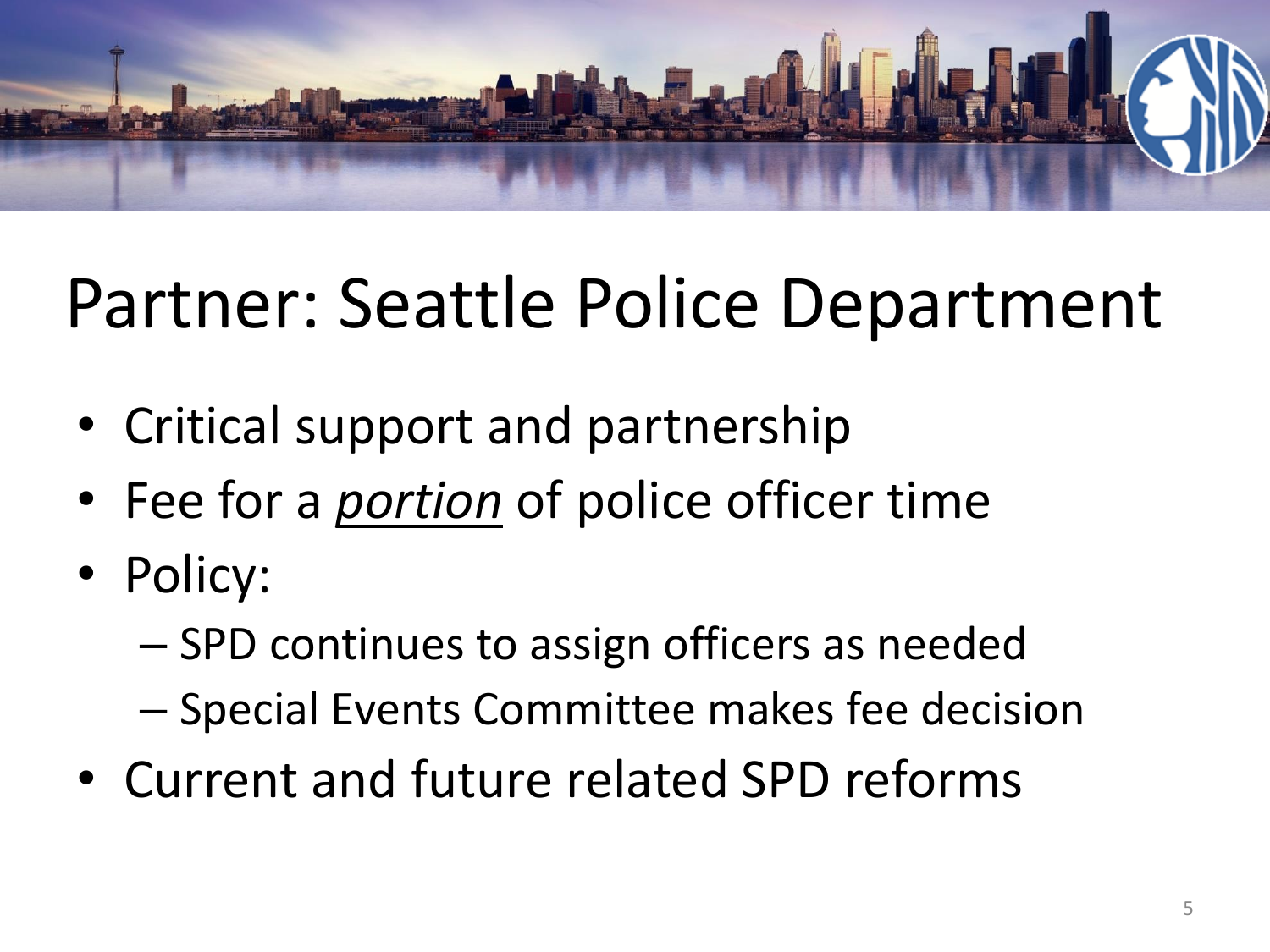

# Stakeholder Outreach

- Event organizer/stakeholder survey in 2014
- Direct outreach began in February, continued through July
	- One-on-one meetings with event organizers, neighborhood organizations, government agencies
- Two public meetings on July 29 & 30
- Feedback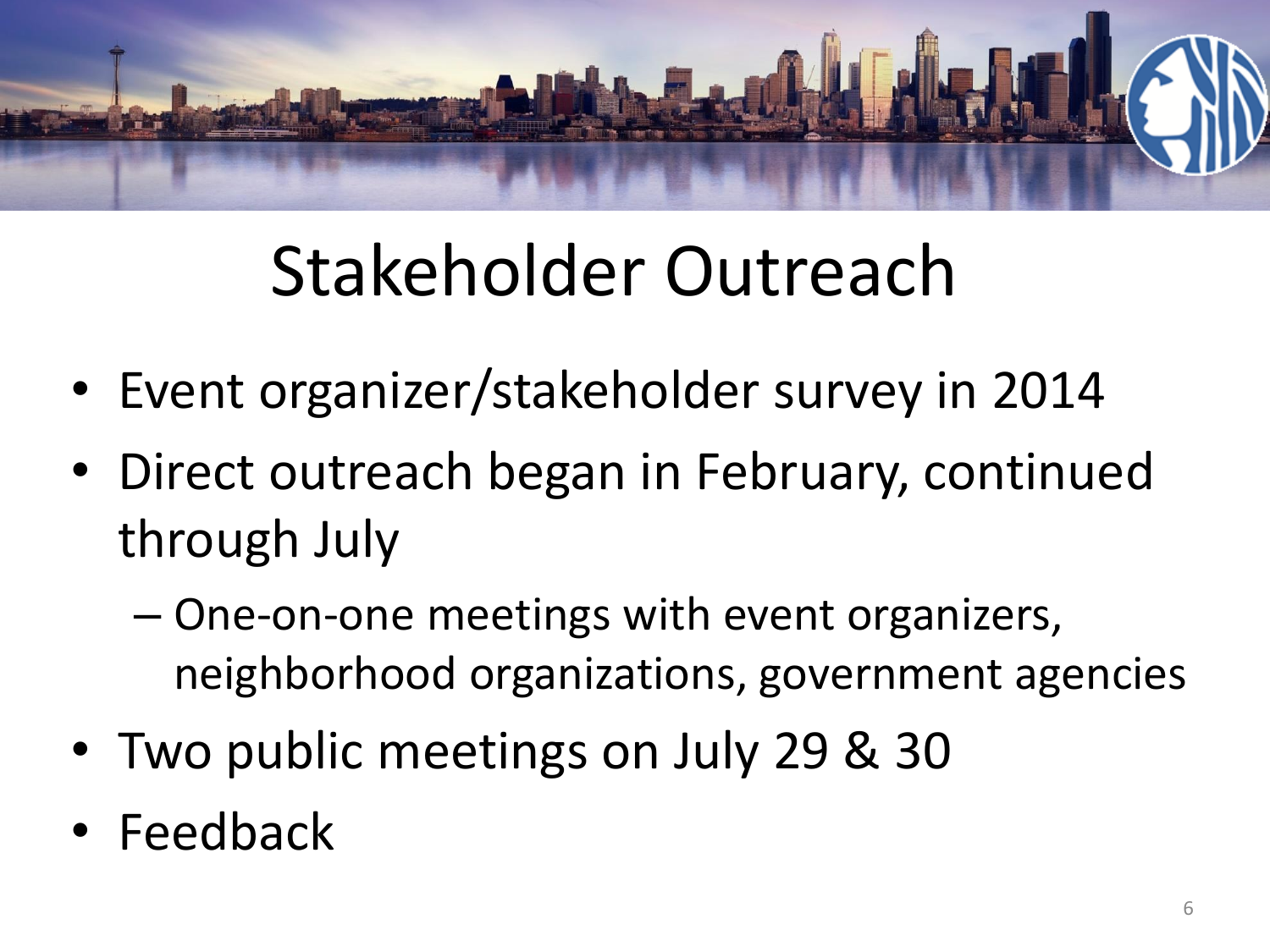

# Value to Event Organizers

- Improved customer service
- Faster permit turnaround time
	- Permits issued further in advance
- Fee structure reflects use and impact
- Improved communication and transparency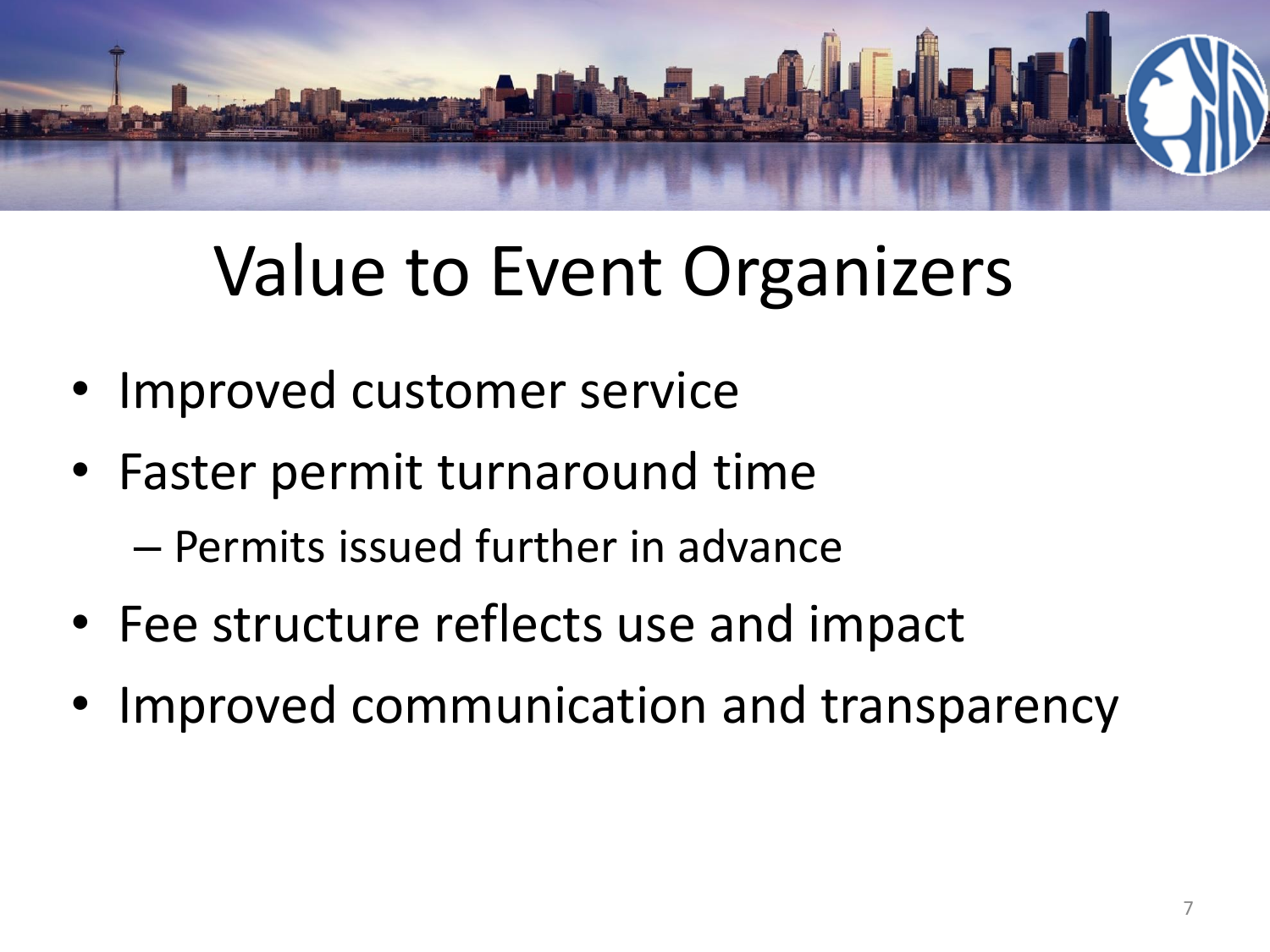

## Process Improvements

- Proper staffing given current volume of events
- Earlier preliminary decisions
- Maintain and improve Special Events Committee
- LEAN retreat improvements
- Addition of guides, fee calculators, self-help tools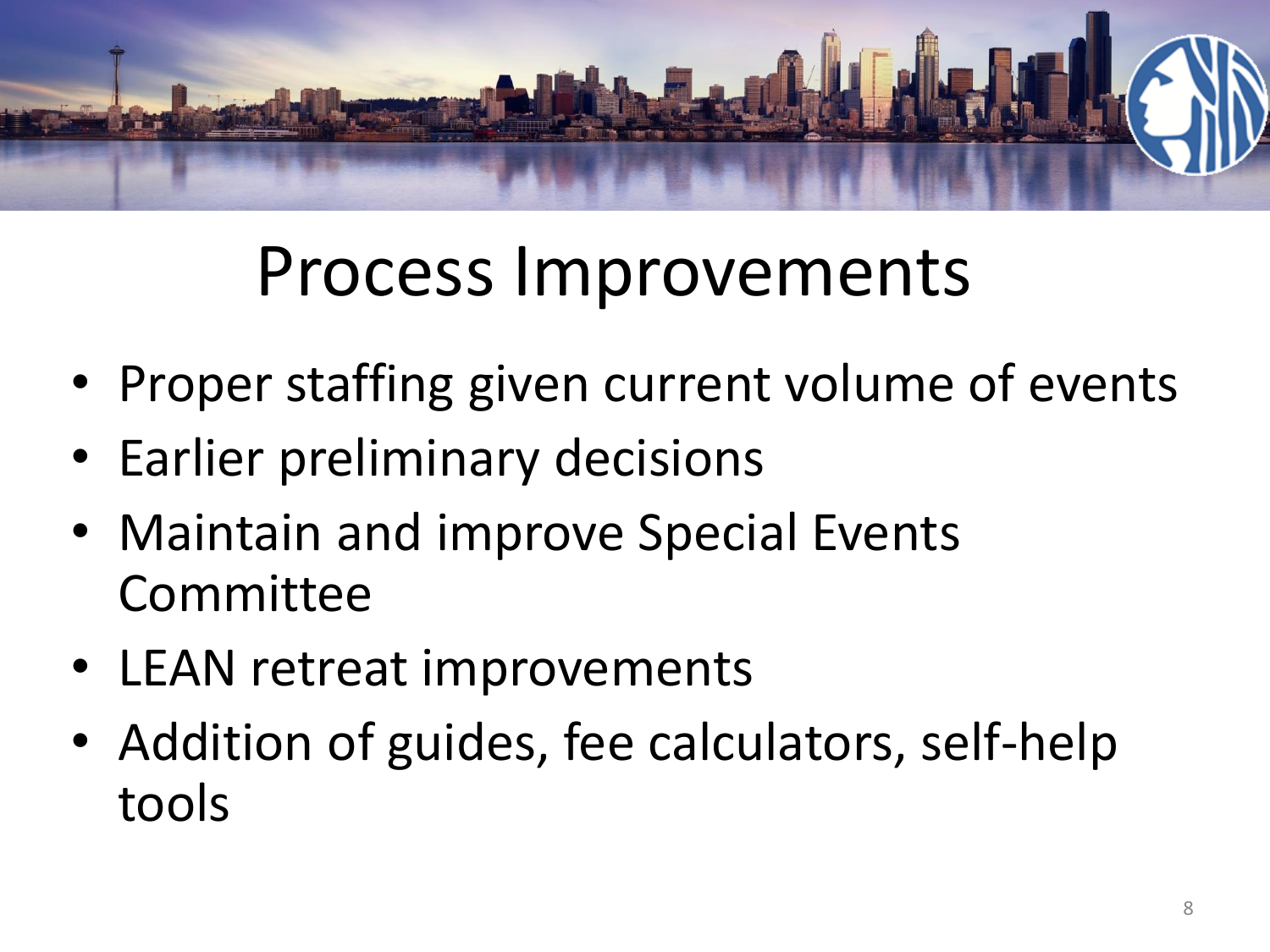

# Value to Public

- More thoughtful use of taxpayer dollars and public space for events
- Improved impact mitigation
- Still enjoy our special events

– Events remain viable for both City and organizer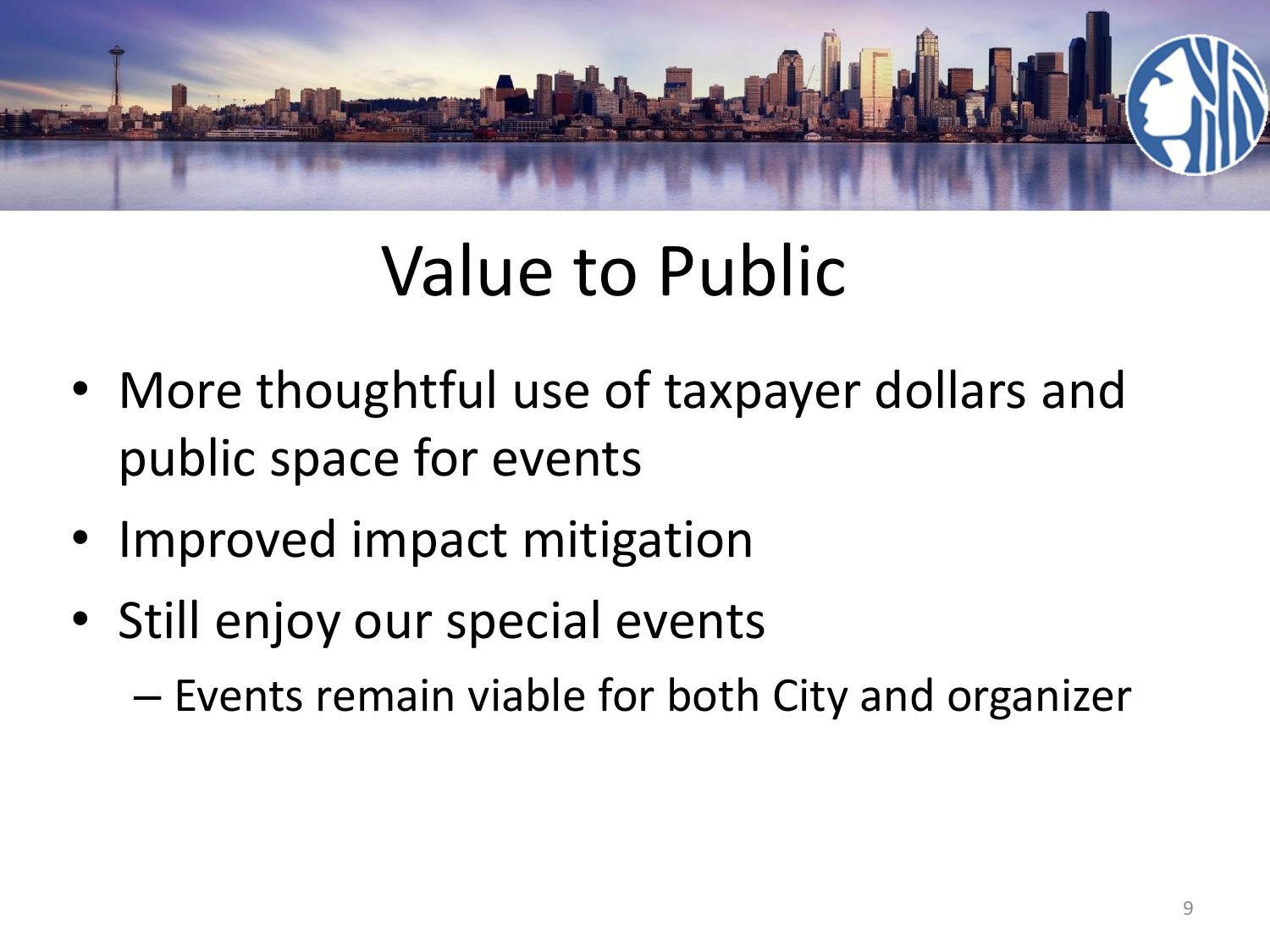

Summary of Peer City Research Portland, Denver, San Diego, Ottawa

- Fee models; cost recovery
- Police costs and assignments
- Timing of fee and invoicing
- Non-profit vs. For-profit
- Moratoriums and Caps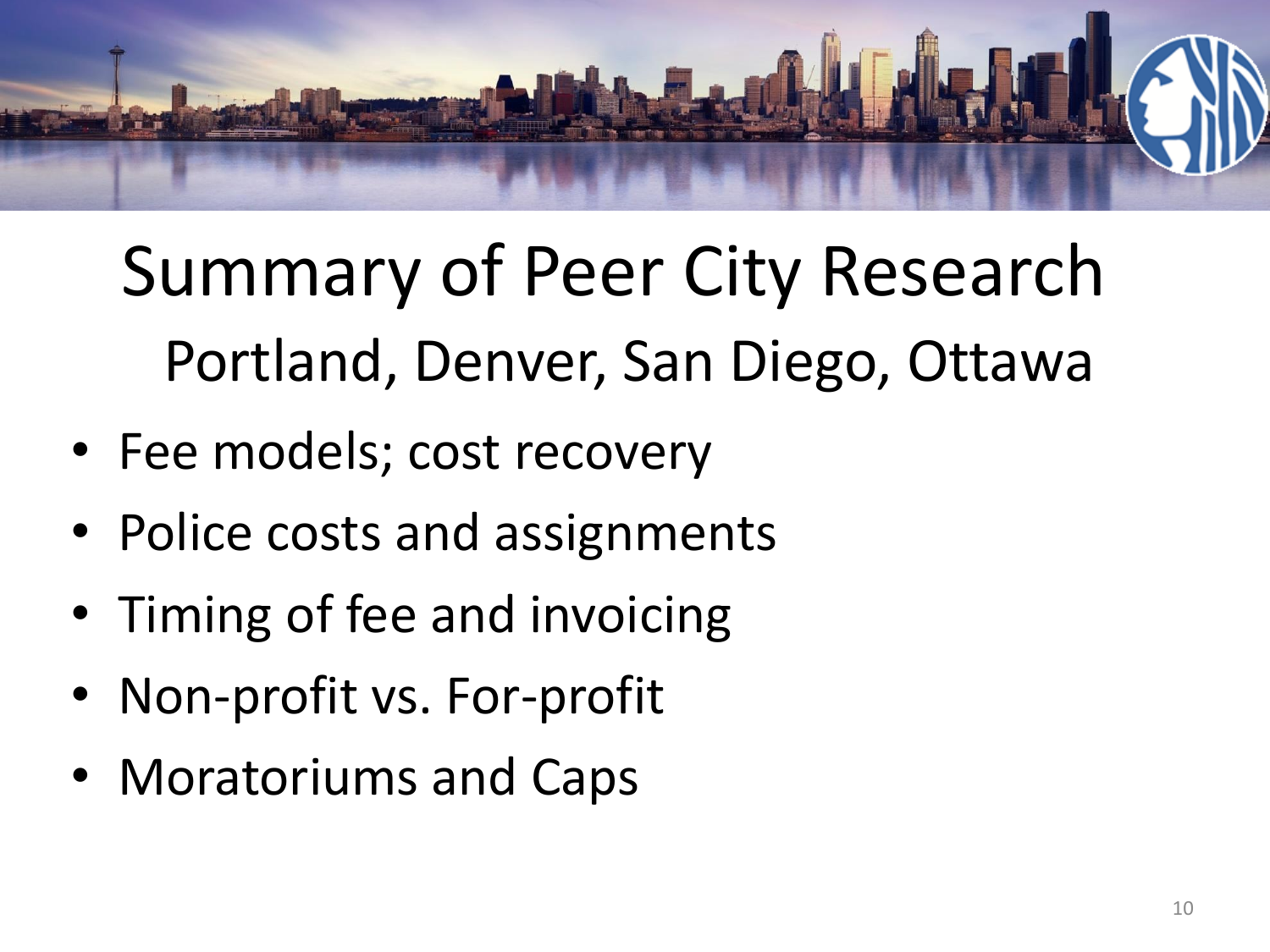

# Key Policy Decisions

- Still subsidize events; recognize economic impact
- Fees based on activity and public vs. private benefit
- "Free speech" no commercial activity – Still no fee for rallies, marches, protests
- "Mixed free speech" major commercial activity
	- Recognizes commercial nature of some "free speech" events.
	- Charges fee for commercial portion. Fee is at or below what the City can Constitutionally-charge.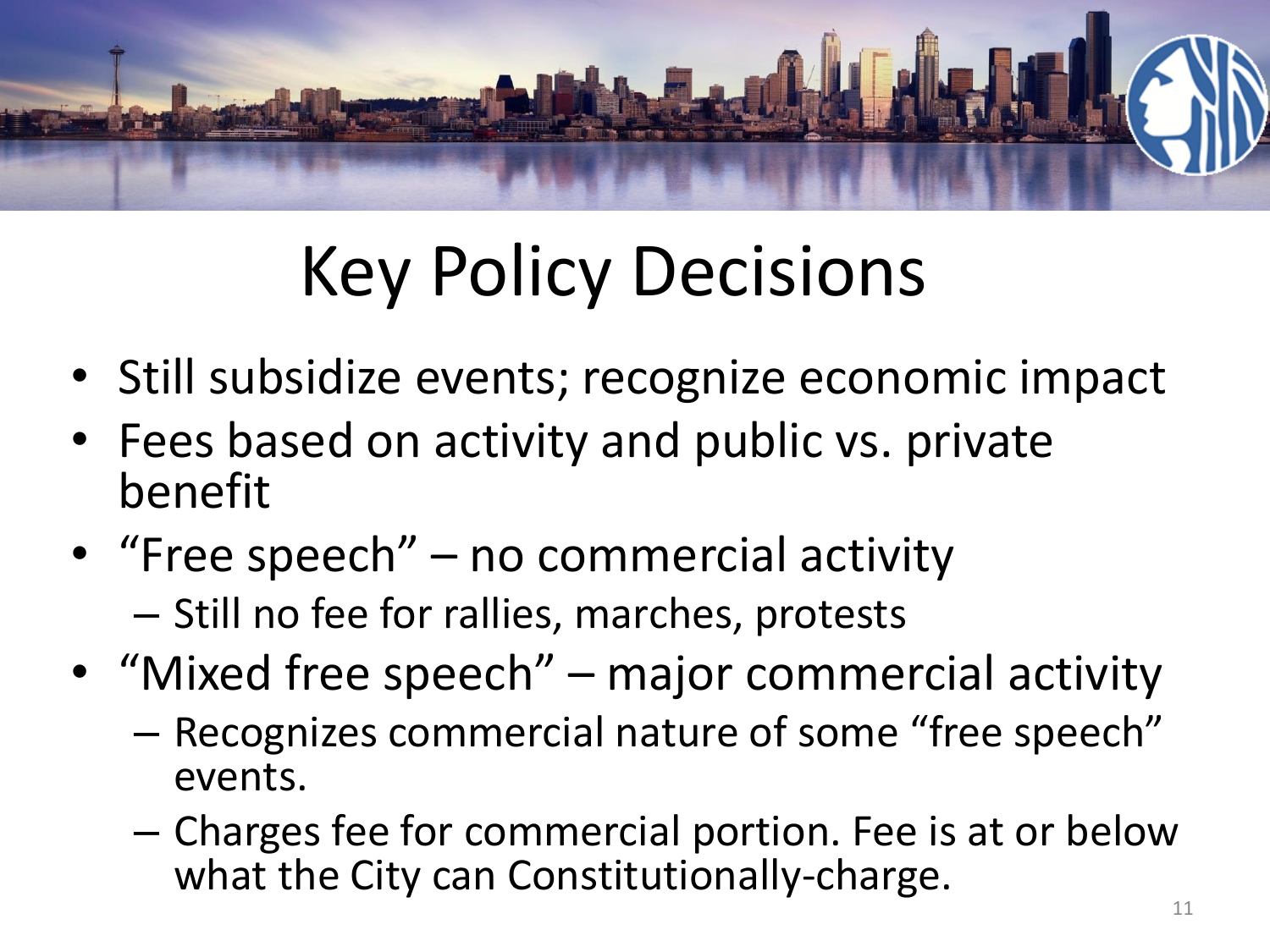

## Result

- ~45% of events with fee increases
	- majority of athletic and commercial events
	- large community street fairs
- ~55% same or decrease
	- community events, parades, free speech
	- some athletic events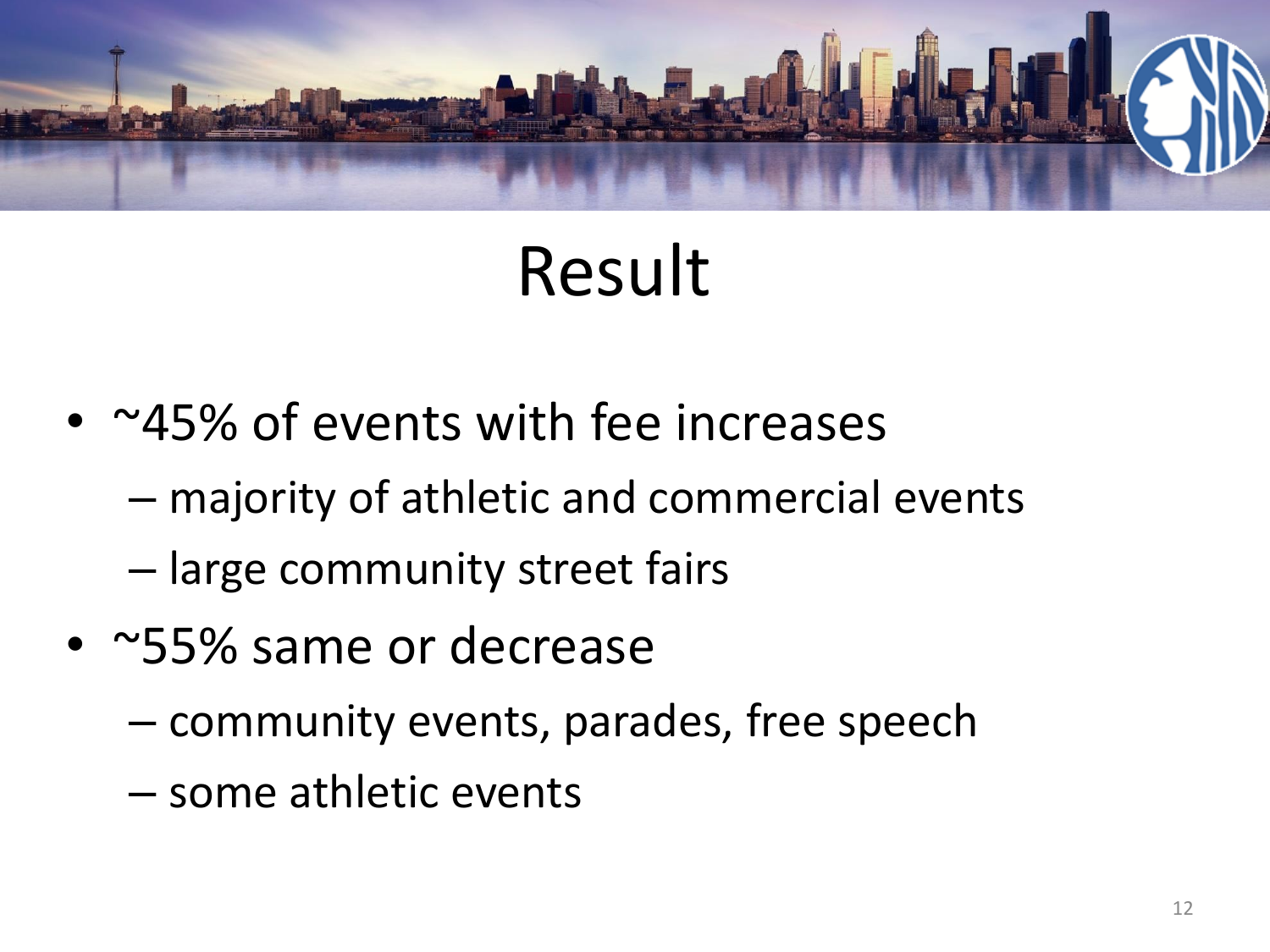

#### Athletic & Commercial Event Examples

| <b>Event Type</b> | Fee:<br><b>Increase</b><br>or<br><b>Decrease</b> | <b>2014 Fee</b> | <b>2016 Fee</b> | <b>2017 Fee</b> | <b>2017 Fee</b><br>per Paid<br>Participant |
|-------------------|--------------------------------------------------|-----------------|-----------------|-----------------|--------------------------------------------|
| Athletic          | <b>Decrease</b>                                  | \$11,600        | \$6,200         | \$9,300         | \$0.81                                     |
| <b>Athletic</b>   | Increase                                         | \$3,500         | \$2,400         | \$4,000         | \$1.00                                     |
| <b>Athletic</b>   | Increase                                         | \$4,500         | \$7,400         | \$10,100        | \$2.40                                     |
| Commercial        | Decrease                                         | \$1,300         | \$400           | \$400           | \$0.41                                     |
| Commercial        | Increase                                         | \$8,700         | \$14,500        | \$23,100        | \$0.89                                     |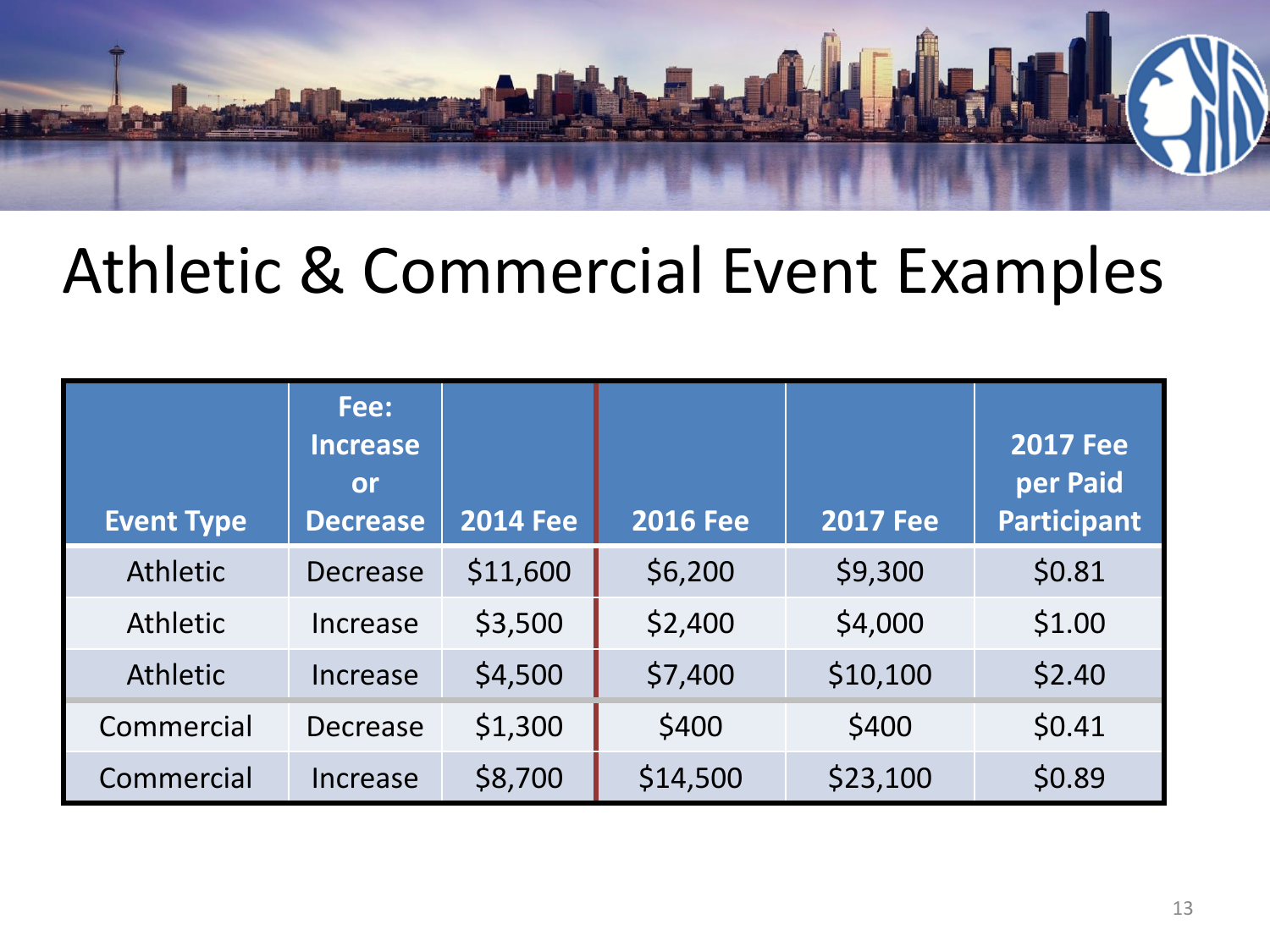

#### Community & Parade Event Examples

| <b>Event Type</b>      | <b>Fee: Increase or</b><br><b>Decrease</b> | <b>2014 Fee</b> | 2016 & 2017 Fee |  |  |
|------------------------|--------------------------------------------|-----------------|-----------------|--|--|
| Community              | Decrease                                   | \$5,874         | \$4,140         |  |  |
| Community              | Decrease                                   | \$1,001         | \$216           |  |  |
| Community (w/ vendors) | Increase                                   | \$3,874         | \$6,400         |  |  |
| Parade                 | <b>Decrease</b>                            | \$1,001         | \$646           |  |  |
| Parade                 | Increase                                   | \$250           | \$578           |  |  |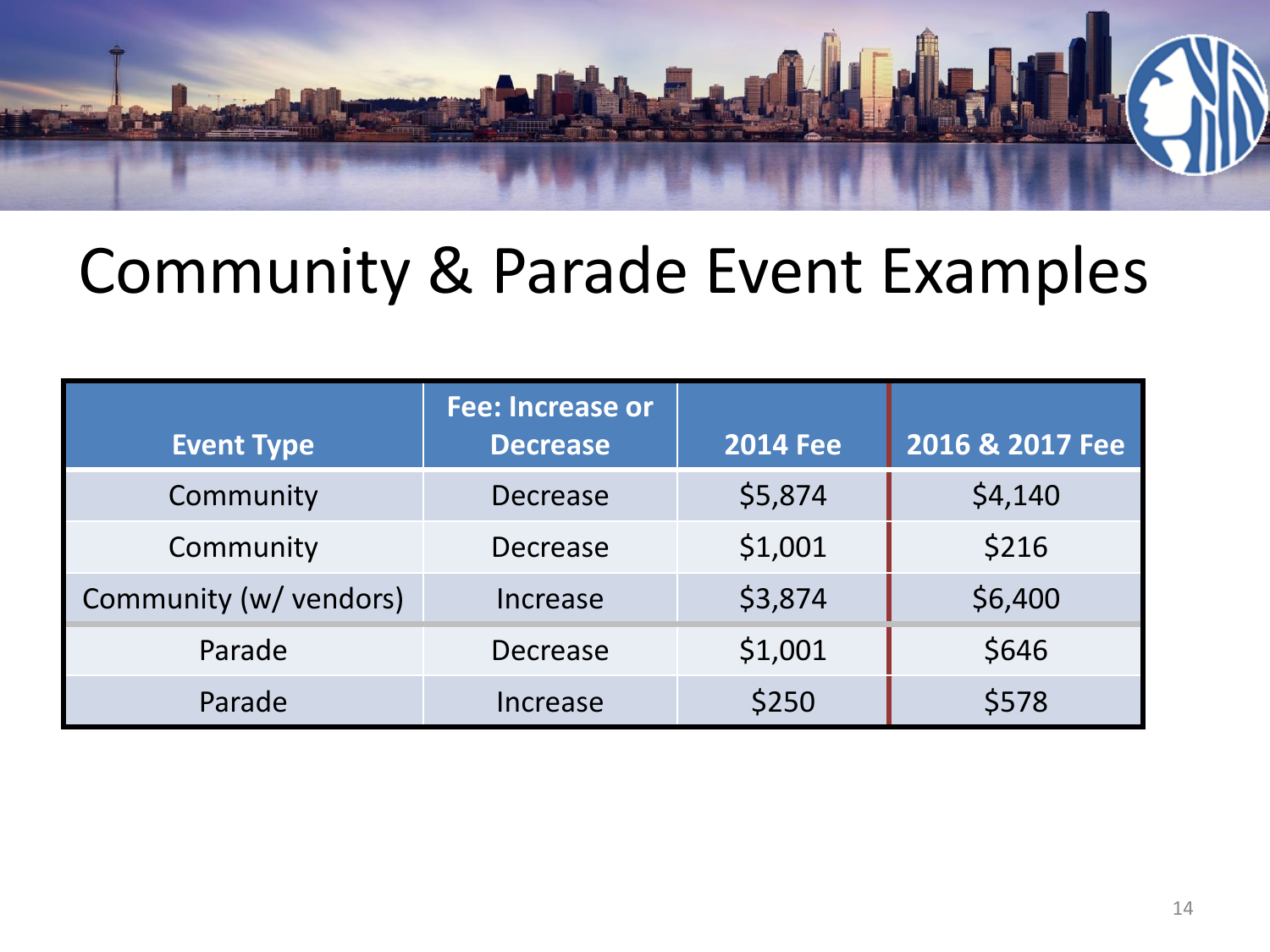

## Result

- More equitable fee structure
- 2016: Projected revenue increase ~\$200,000
- 2017: Projected revenue increase ~\$700,000
- Additional benefit of improved communication of assignments with Police Department.
	- Could see some related cost savings.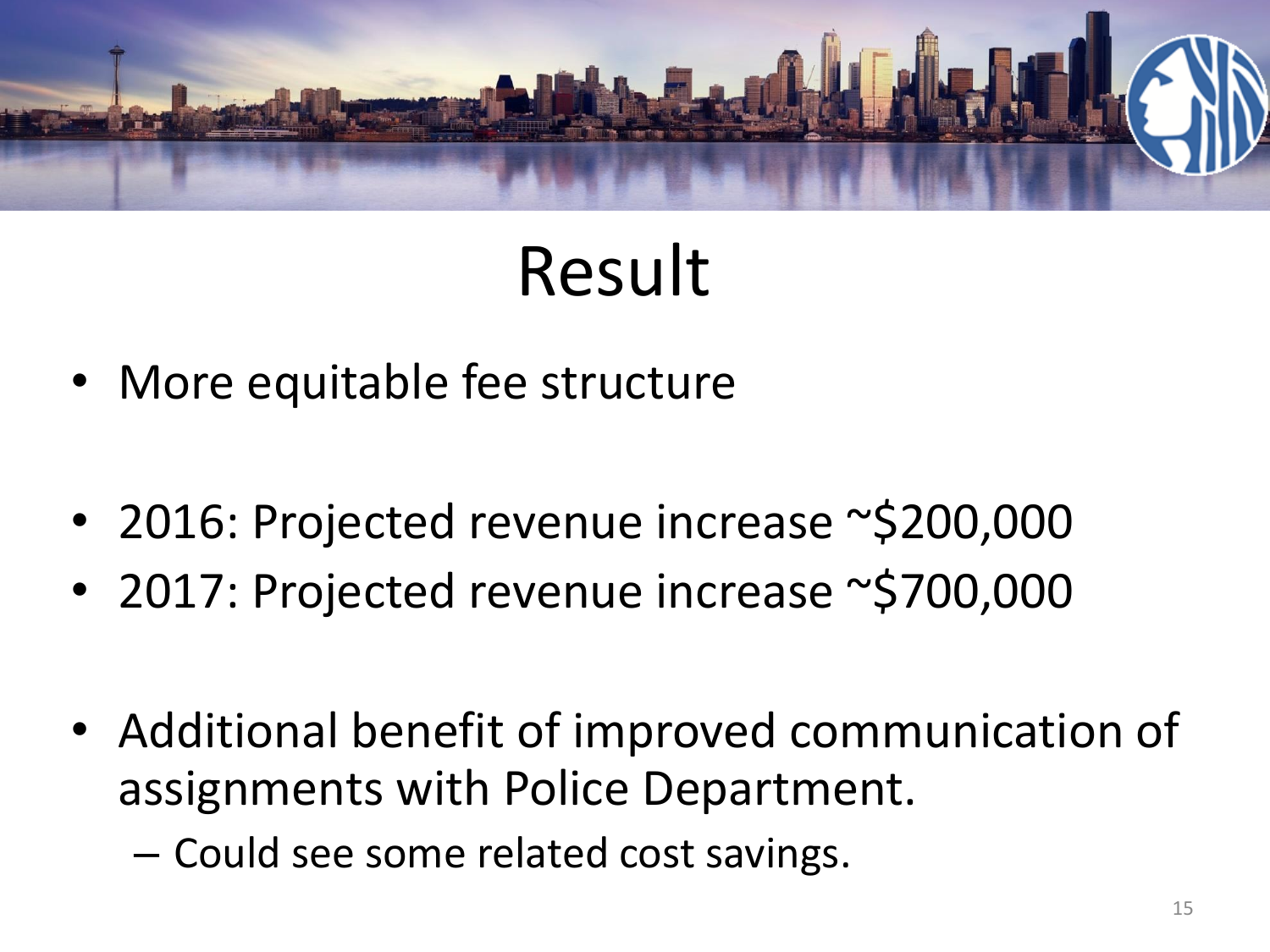

### Addressed Primary Reasons for Reform

- $\checkmark$  Substantial annual net cost to city
- $\checkmark$  Existing fee structure is arbitrary; does not reflect City's cost or resources expended
- $\checkmark$  Significant increase in number of events
- $\checkmark$  Want to improve customer service
- Want more formal involvement with SPD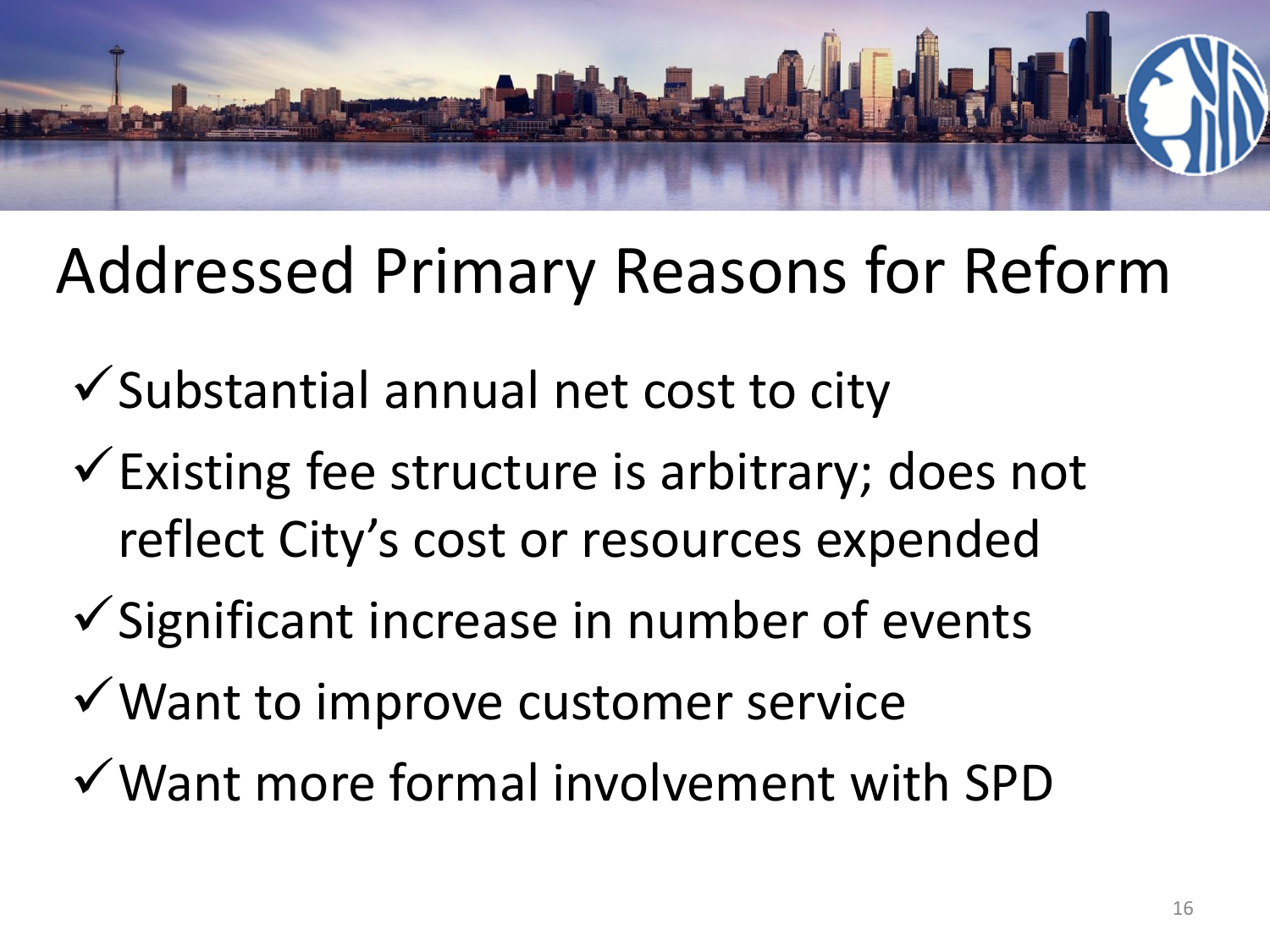

## Special Events Ordinance

CHAHSER Briefing August 6, 2015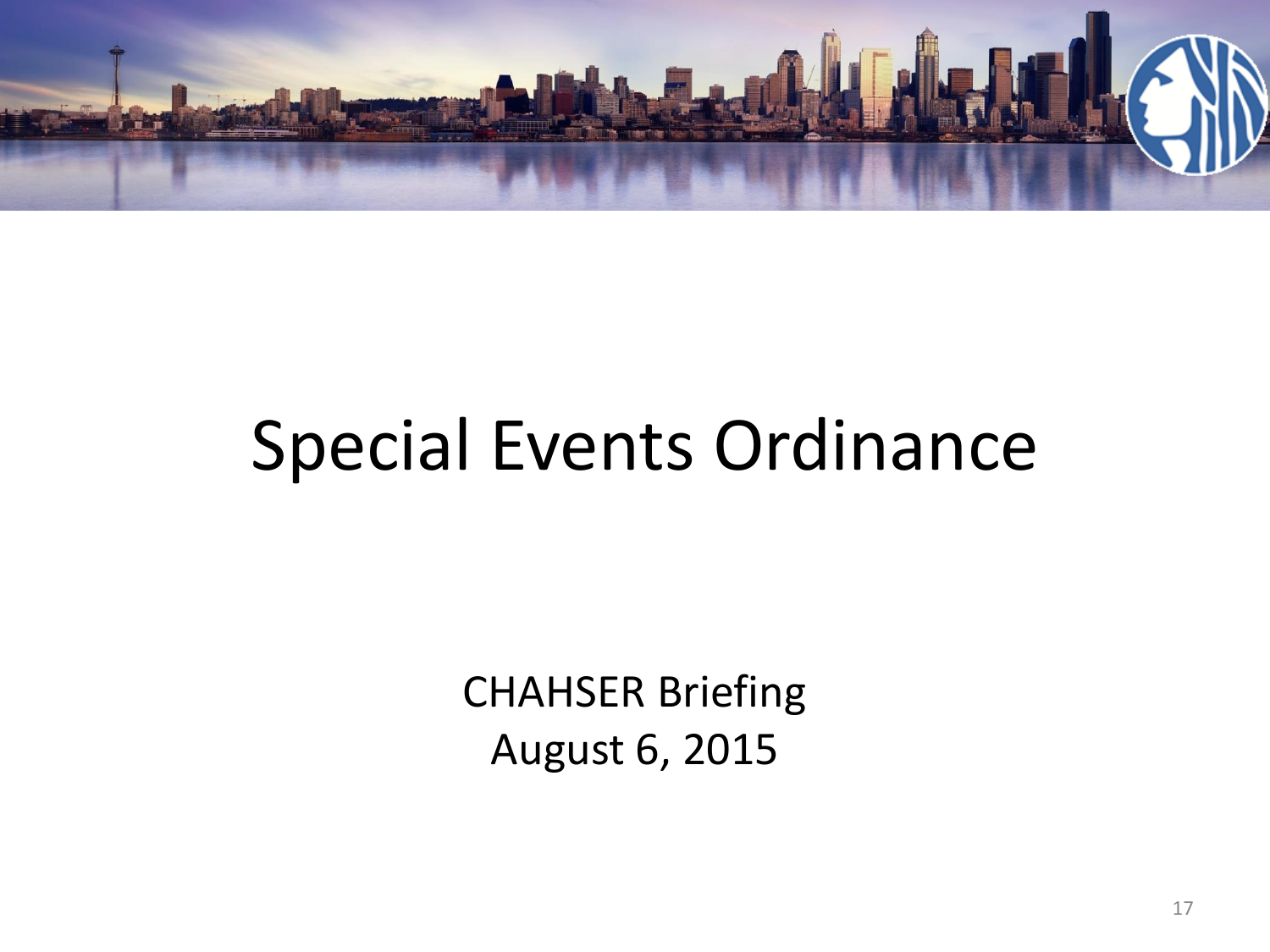

# Additional Slides if Needed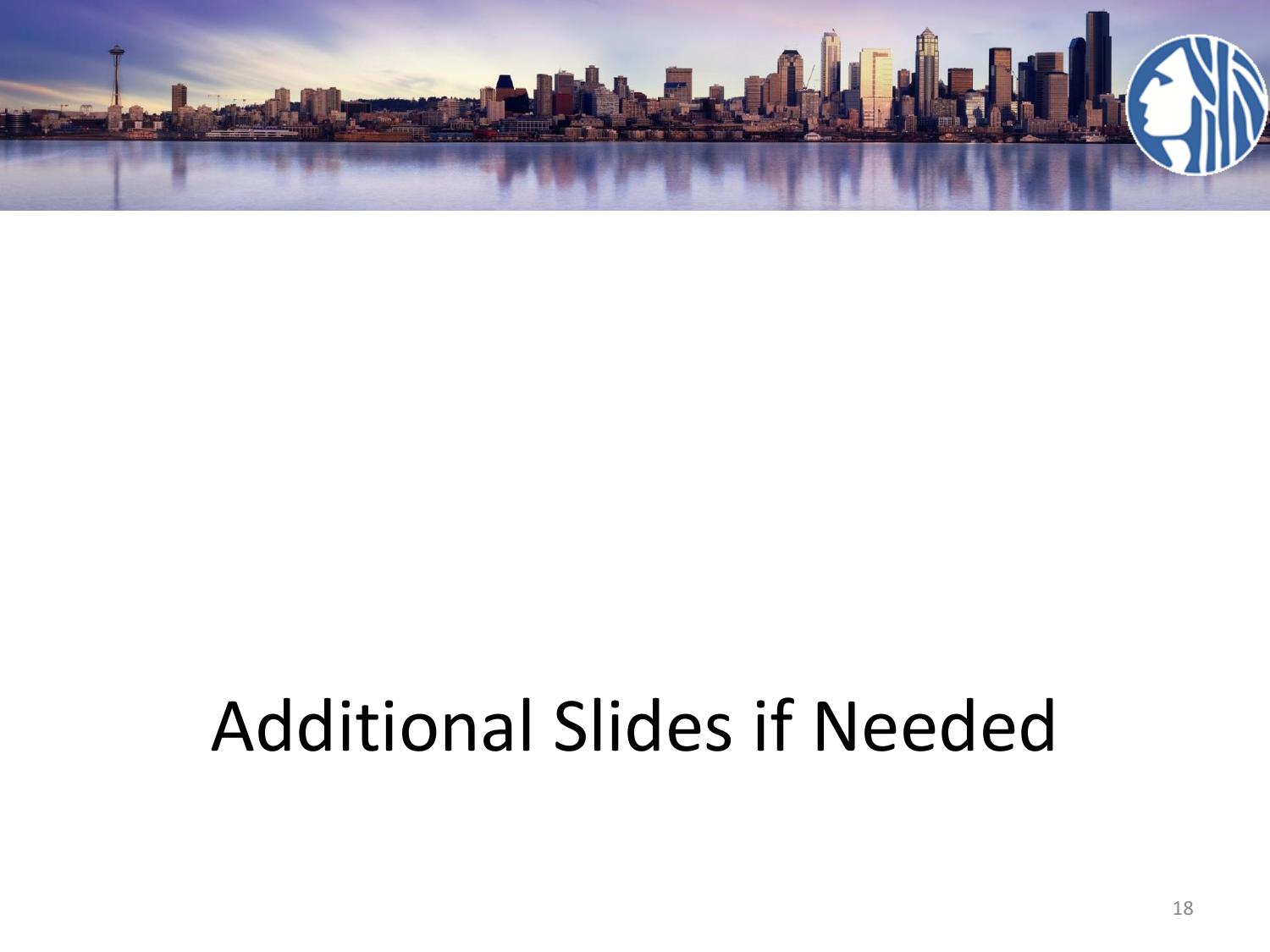

### Administrative Fee



| Number of street blocks to be closed/modified    |           |                                  |    |                 |     |        |
|--------------------------------------------------|-----------|----------------------------------|----|-----------------|-----|--------|
|                                                  | # streets | # hours \$/hr/street             |    |                 |     | Fee    |
| Principal arterials                              | 1         | 2.5                              | \$ | 23              | -\$ | 57.50  |
| Minor arterials                                  | 5         | 2.5                              | \$ | 18              | \$  | 225.00 |
| Collector arterials                              | 6         | 2.5                              | \$ | 12 <sup>2</sup> | \$  | 180.00 |
| Access streets                                   | 9         | 2.5                              | \$ | 8               | \$  | 180.00 |
|                                                  | #         | # hrs                            |    |                 |     |        |
| Bridges                                          | 0         | 01                               | \$ | 300             | \$. |        |
|                                                  |           | <b>Subtotal Occupied Streets</b> |    |                 | \$  | 642.50 |
|                                                  |           |                                  |    |                 |     |        |
| Number of arterial intersections closed/modified |           |                                  |    |                 |     |        |
|                                                  | #int.     | # hours                          |    | \$/hr/block     |     |        |
| Principal arterials                              | 1         | 2.5                              | \$ | 23              | -Ś  | 57.50  |
| Minor arterials                                  | 0         |                                  | \$ | 18              | \$  |        |
| Collector arterials                              | 0         | 0                                | \$ | 12              | \$  |        |
| Freeway or highway                               | 0         | 0                                | Ś  | 30              | \$  |        |
| <b>Subtotal Intersections</b>                    |           |                                  |    |                 | \$  | 57.50  |
| Subtotal for Street and Intersection Closures    |           |                                  |    |                 | \$  | 700.00 |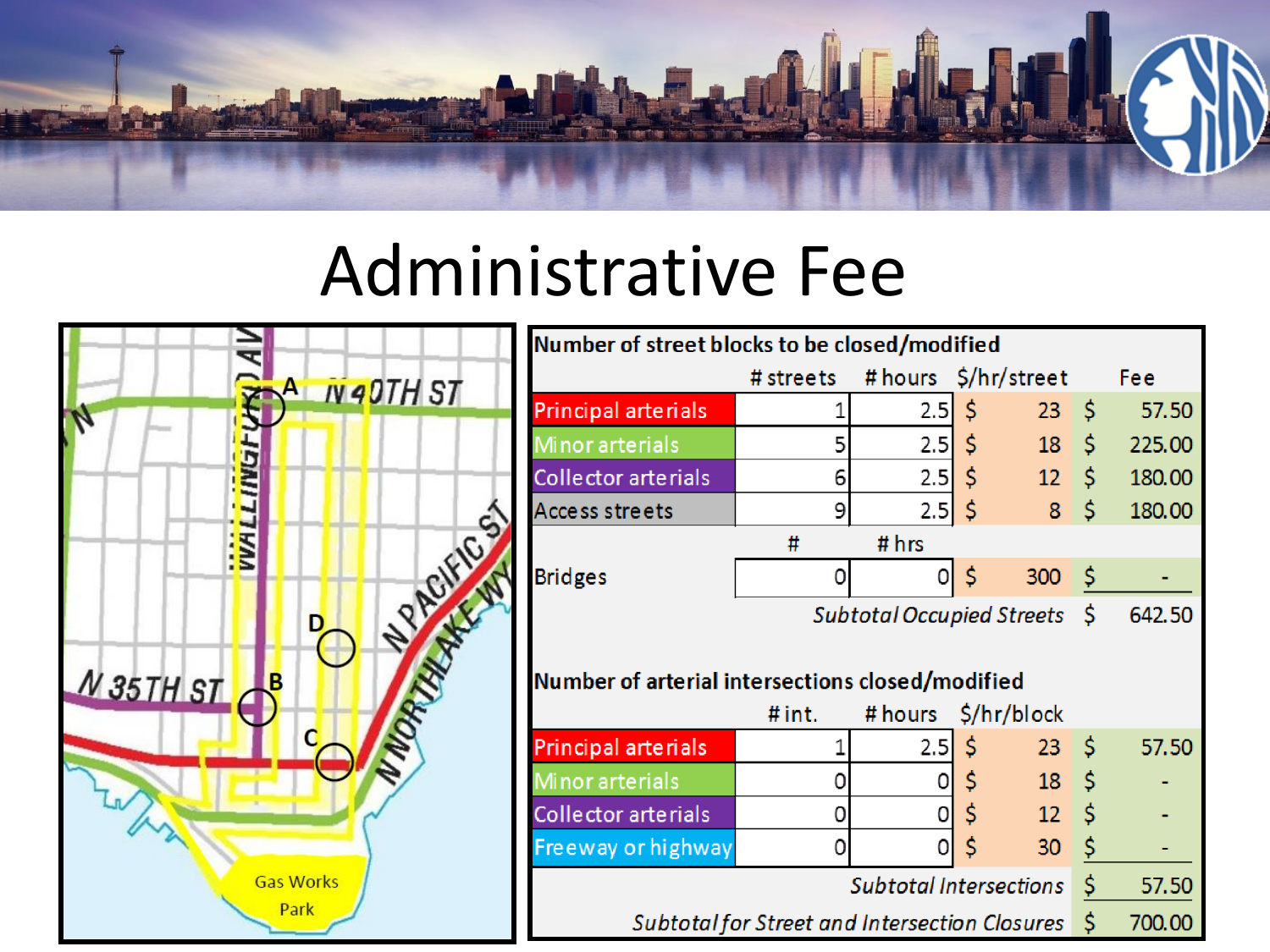

## Police Department Fee



**Event Example Footprint/Route:** Event starts in Gas Works Park and travels the shown course counter-clockwise back into the park, closing all streets either fully or partially for 2.5 hours.

- "A" 8 traffic control officers x 2.5 hours each  $x $67/hour = $1,340$
- "B" 2 command/security officers  $x$  6 hours each x \$67/hour =  $$804$

Total Police Department Fee =  $$2,144$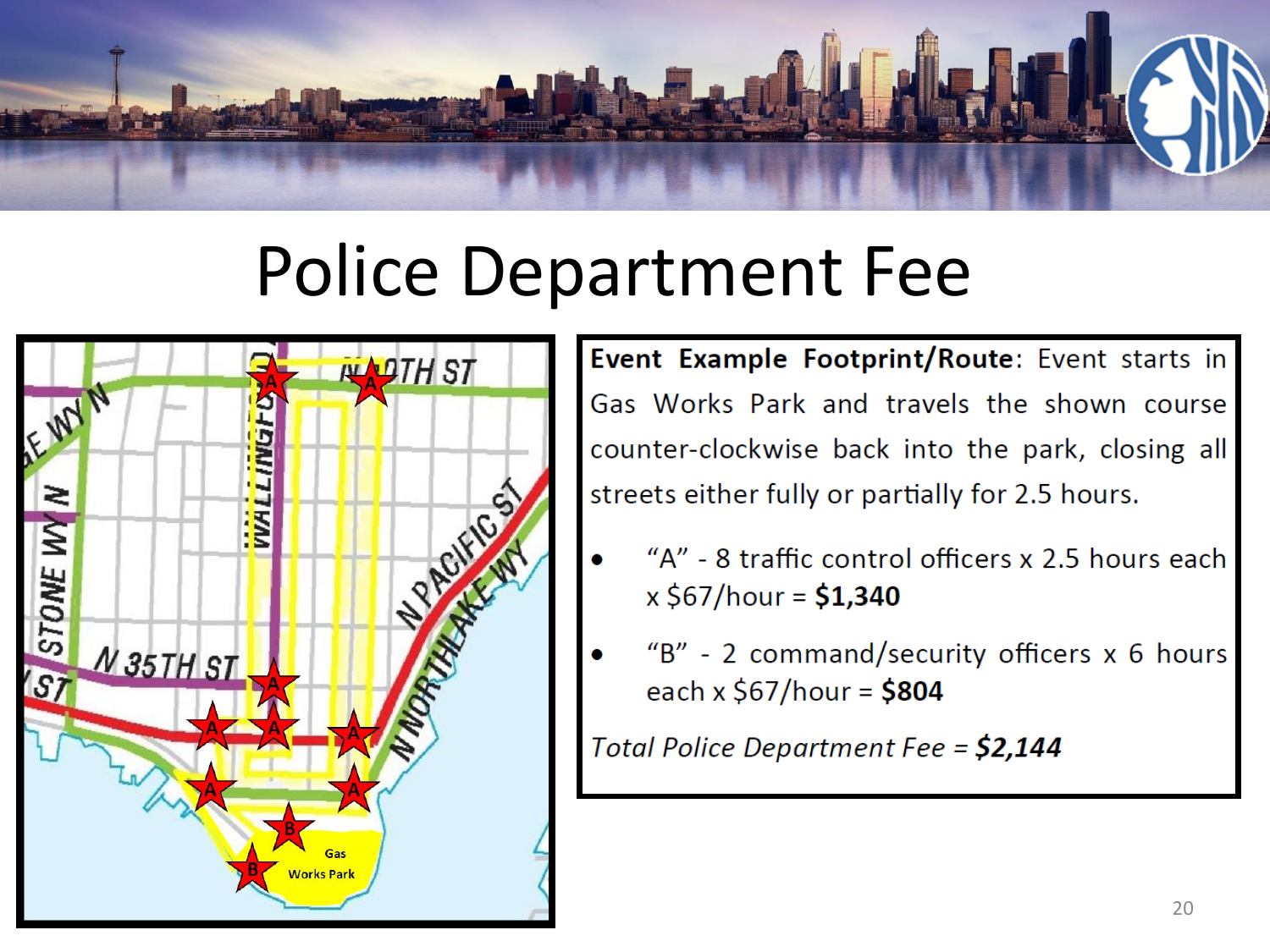

## Vendor and Alcohol Area Fees

Event Example: This example at right is for a twoday street festival closing one block with one beer garden and 7 total vendors/booths:

- "A" 6 commercial vendors x \$20 each = \$120  $\bullet$
- "B" 1 informational vendor = No fee  $\bullet$
- "C" 1 beer garden x \$200 each =  $$200$  $\bullet$

Total Vendor & Alcohol Area Fees = \$320